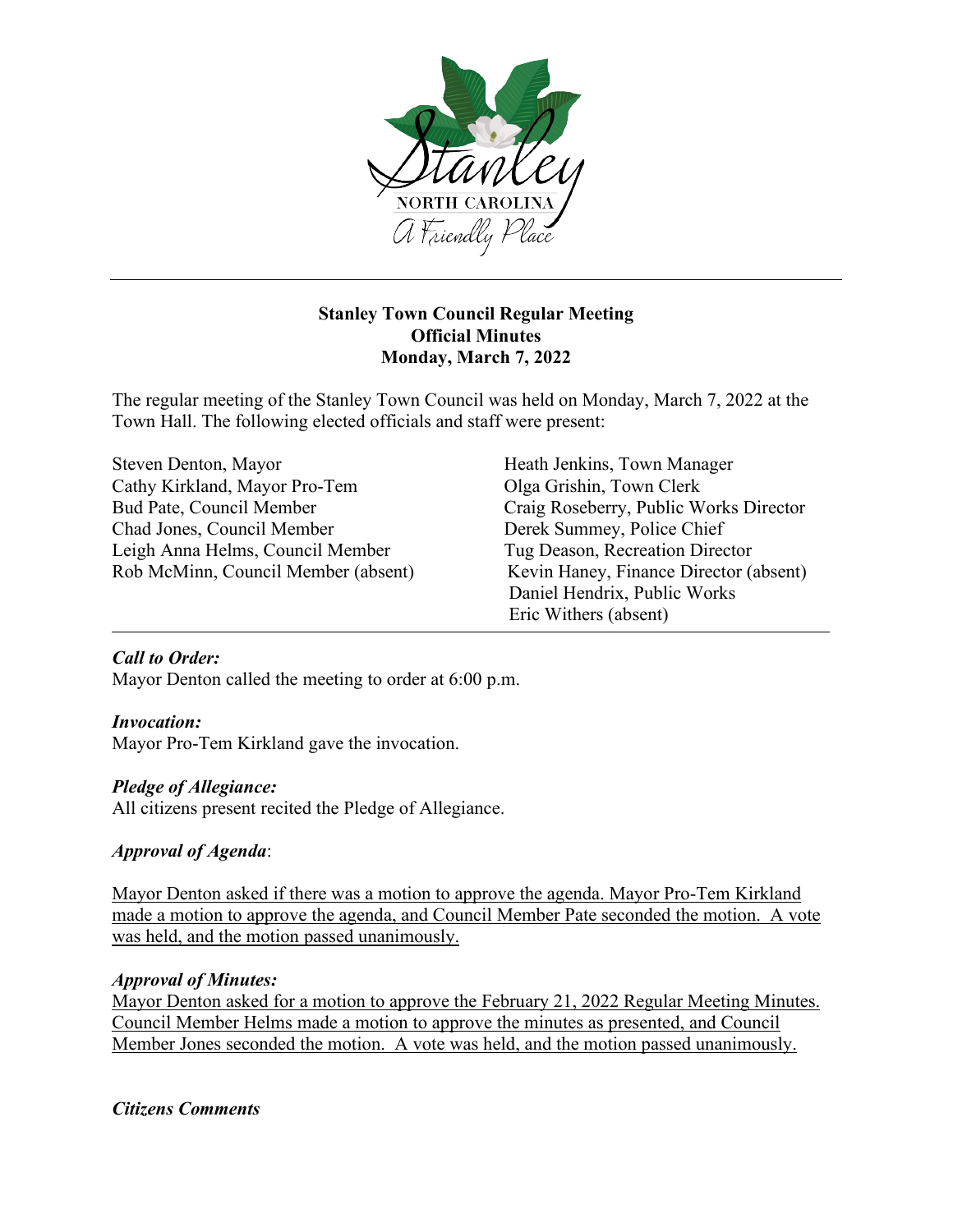Don Everhart, 1341 Mt Zion Church Rd, Stanley, commented on a rezoning matter of the parcel off Mariposa Rd. He wants to encourage new families to come to the community and get a quality education. He is supporting a rezoning and Charter School. The parcel across the street was approved for townhomes, it will bring 200 new families into the Town. The Town Would need more jobs and schools.

Eddie McGinnis, 302 General AS Johnston St, Stanley. Mr. McGinnis stated the only reason they were at the Council meeting that night was that the Planning Board was not in favor of the rezoning. He noted that there were not many people who liked charter schools. But Charter Schools encourage competition.

Jeremy Rumfell, 324 Louise Dr, Stanley, NC. Having school choices will draw people to Stanley.

Nicole Anthony, 442 Nawow Gauge St, Dallas. She is a mom of two kids. She talked about the transportation plans of the Charter School. The school works hard to meet all DOT and Town of Stanley requirements and concerns regarding traffic congestion and traffic patterns at the school off Mauney Rd. Some examples of these improvements have been a bus system adding additional locations for morning drop-offs and afternoon pick-ups. Community public charter school has made using the school lessons more convenient and attractive to families like hers, cutting down car traffic coming to school. They have stagger drop-oof and pick-up times for car riders.

Ben Harkey, 407 W Central Ave, Mt. Holly. Mr. Harkey wanted to encourage the Council's approval of the rezoning. Even though the community has excellent public school systems, the educational options aren't always the best. His son has special needs, and they sought an alternative that would best fit him. They found it at the charter school.

Jeremy Webb, 6709 Bellingham D, Mt. Holly. Mr. Webb's child goes to the Charter school, and he loves it. Everyone is super helpful. He touched base on the land itself. The school was able to go out and secure that land that was not listed for sale. It is currently zoned as industrial. They are not actually taking away from the property that is listed for sale. He thinks that also plays into a factor for the Town if the Town ever rezones it because there is no guarantee that industrial would be able to be built if the individual chose not to sell it. It is also an undeveloped area in the Town, so it would bring more people to that area, with all the travel back and forth down the road. It would benefit business on that road as well.

## *Public Hearing:*

## **A. Ordinance Approving Voluntary Annexation of the parcel #305540 off Mariposa Road (Autumn Brook Subdivision)**

Mayor Denton asked if there was a motion to open a public hearing. Mayor Pro-Tem Kirkland made a motion, and Council Member Jones seconded the motion. A vote was held, and the motion passed unanimously.

No comments were received.

Mayor Denton asked if there was a motion to close the public hearing. Mayor Pro-Tem Kirkland made a motion, and Council Member Pate seconded the motion. A vote was held, and the motion passed unanimously.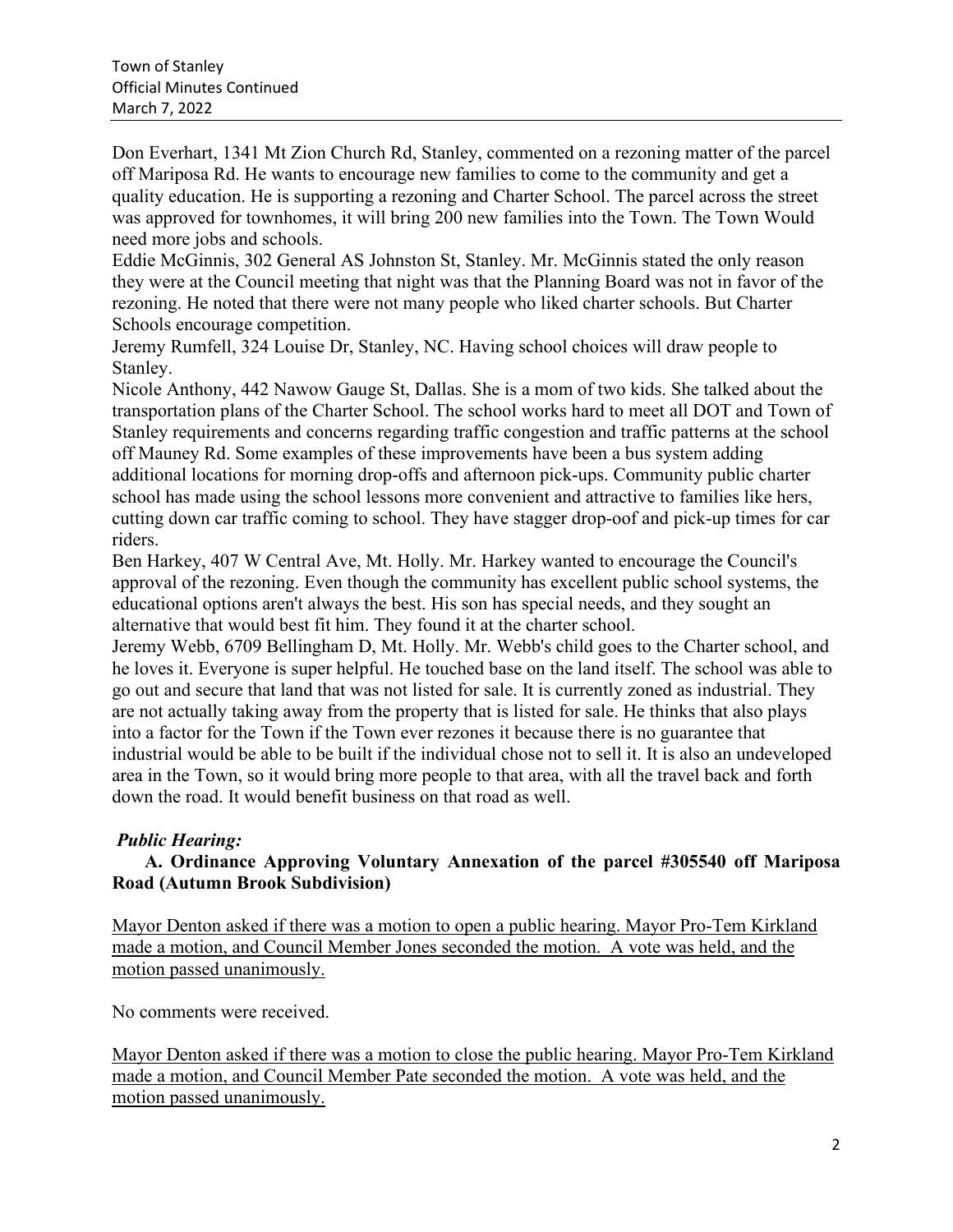Mayor Denton asked if there was a motion to approve voluntary annexation. Council Member Jones made a motion, and Council Member Helms seconded the motion. A vote was held, and the motion passed unanimously.

#### *New Business:*

**A. Approve the final high offer bid on Town owed property at 320 Fourth Street, Stanley (Old Water Plant)**

The final higher offer bid received was in the amount of \$30,000.

Mayor Denton asked if there was a motion to accept the bid of \$30,000. Council Member Helms made a motion, and Council Member Pate seconded the motion. A vote was held, and the motion passed unanimously.

## **B. Approve 2022 Legislative Agenda Resolution**

Mayor Denton asked if there was a motion to approve resolution. Council Member Jones made a motion, and Mayor Pro-Tem Kirkland seconded the motion. A vote was held, and the motion passed unanimously.

## **C. Resolution in Support of Municipal Gap Filling Partnership with Climavision to install a Radar Unit on Town of Stanley Water Tower**

Manager Jenkins provided a brief explanation about the project. There has been some lobbying on behalf of the Centralina Council government for quite some time over concern of national weather services radar systems that are located in Spartanburg, South Carolina, and Raleigh, North Carolina. They are the closest to the Stanley area. They have identified, not just in this area, but across places in the United States, where there are gaps in the radar systems that the National Weather service depends upon to issue tornado warnings and identify that action on the radar system itself. This puts the people who live in the area at a disadvantage, they have to rely on spotters or rely on an investigation after the fact to see if it was a tornado or a severe storm that caused the damage. The Town has been approached by the Farmer Vision Company that has a relationship with the national weather service. They are going across the county and identifying these gaps, and they are constructing radar units that need to be put in place to fill in those gaps. They basically come in, sign a lease agreement with the Town, in our case with the city of Mount Holly together, and then they pay for the lease of the tower to place the radar unit there. The Town will also have direct access to that radar information from the local emergency management, and also the Town will have access to that data. They would turn around and have an agreement with the national weather service where they would sell the data to them, and that is the partnership that we would not be involved in. It is no cost to the citizens, but it provides better protection for everybody in case there is a severe weather or tornado.